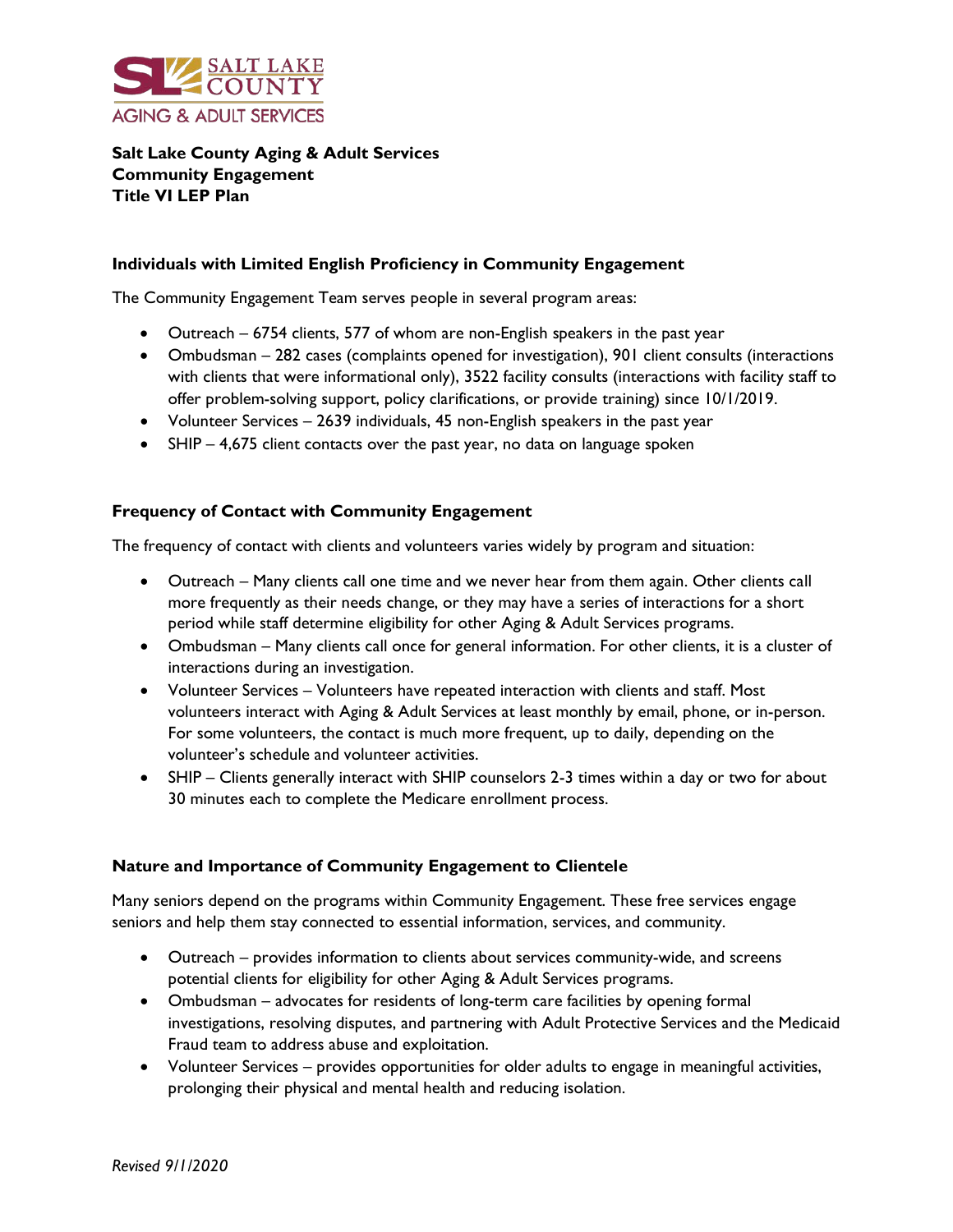

• SHIP – provides expert Medicare counseling to older adults so they can reduce out-of-pocket medical costs under their Medicare plans.

# **LEP Resources Available to Community Engagement Clients**

The policy of Aging & Adult is to provide individuals with limited English proficiency meaningful access to its services.

Community Engagement makes every effort to employ bilingual and multilingual staff members, and where possible, pair clients with staff members who speak their native language. In particular, Community Engagement has three fluent Spanish speakers on staff (as of September 2020). Not all LEP individuals speak languages that are also spoken by Community Engagement personnel. In these instances, clients are encouraged to bring a family member or other individual who may translate for them; staff also utilize translation software, where necessary, to facilitate communication with LEP individuals. In some cases, Community Engagement may utilize volunteer or paid interpreters to communicate with LEP individuals.

Salt Lake County lists translation services on the Title VI Nondiscrimination section of its website. These are available at low or no cost to members of the public. AAS also works closely with community agencies that provide translation services and utilizes these services at client intake and at other appropriate times, as necessary, to ensure equal access to programs and services for individuals with limited English proficiency. In cases where necessary, intake documents and other written information is translated and provided in other languages to LEP clients. These resources are available to all AAS clients, regardless of point of intake or services received. Language needs and preferences are recorded for all AAS clients at the time of intake, and AAS regularly assesses language needs of clientele both individually and in the aggregate, making strategic adjustments as necessary to ensure assistance offered is aligned with community LEP needs.

### **Salt Lake County Nondiscrimination Policy**

As a public entity and recipient of Federal financial assistance, Salt Lake County does not exclude, deny benefits to, or otherwise discriminate against any person on the ground of race, color, national origin, disability, age, marital status, sex, sexual orientation, gender identity or religion in admission to, participation in, or receipt of the services and benefits under any of its programs and activities, whether carried out by Salt Lake County directly or through a contractor or any other entity which Salt Lake County arranges to carry out its programs and activities.

This statement is in accordance with the provisions of Title VI of the Civil Rights Act, Sections 503 & 504 of the Rehabilitation Act of 1973, Title II of the Americans with Disabilities Act of 1990, the Age Discrimination Act of 1975 and the Regulations of various federal departments including the U.S. Department Health and Human Services, the U.S. Department of Agriculture, the U.S. Department of Interior, the U.S. Department of Housing and Urban Development and the U.S. Department of Justice.

EQUAL ACCESS: